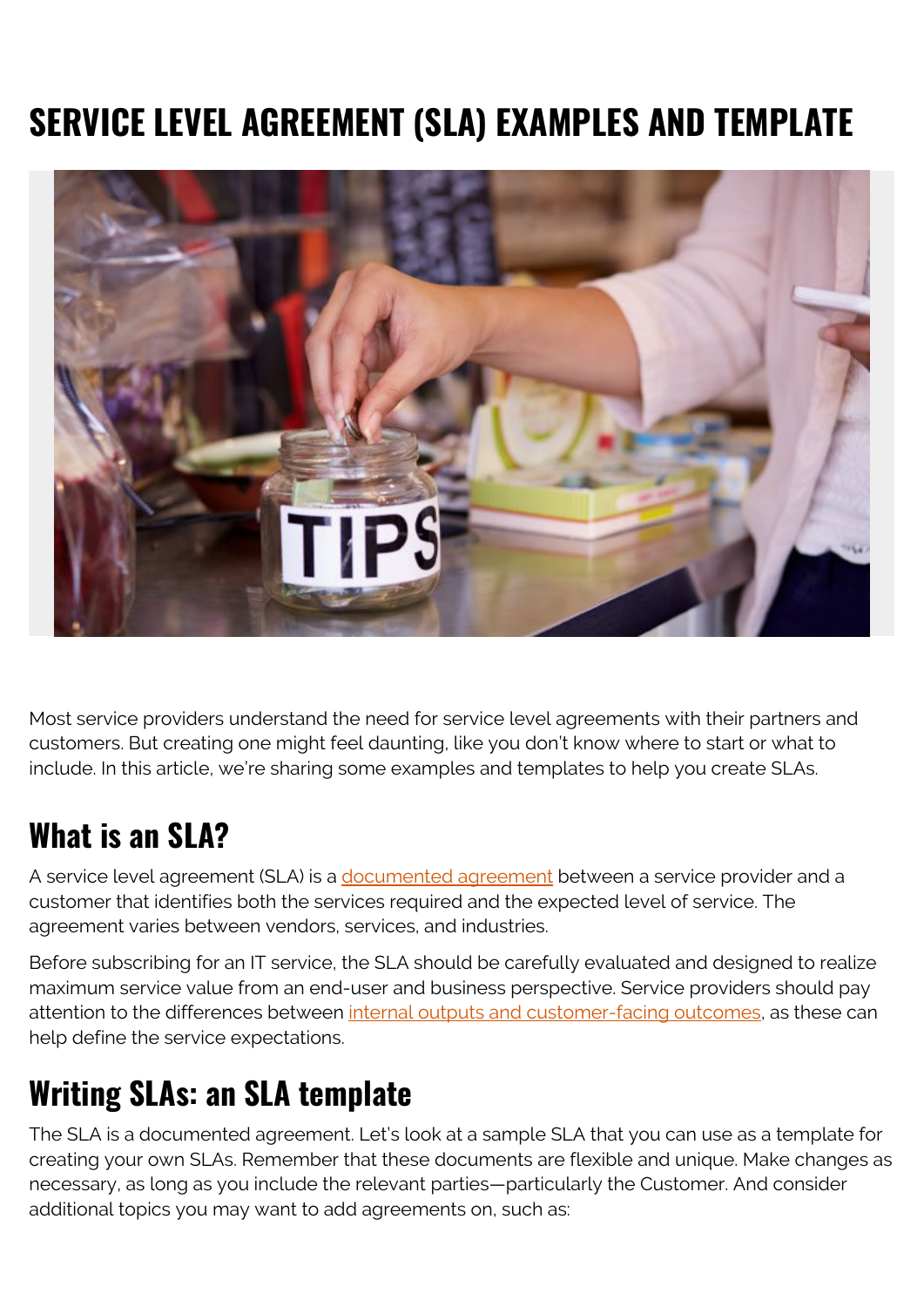- **Review or monitoring.** How often the Service Provider and Customer may review the SLA, perhaps annually.
- **Service credits.** Something the Service Provider may offer in case your SLA is not achieved.
- **Rider.** Used when amendments occur.
- **End-of-contract or liquidation terms.** Defining how and when Customer or Service Provider can opt out of the SLA.

There are several ways to write an SLA. Below is a mock table of contents (TOC), which you can use as a starting template for writing your own service level agreements.

| <b>Table of Contents</b> |  |
|--------------------------|--|
|                          |  |
| 1.1 Version Details.     |  |
|                          |  |
|                          |  |
| 2.0. Agreement Overview. |  |
| 2.1. SLA Interviewing    |  |
|                          |  |
|                          |  |
|                          |  |
|                          |  |
|                          |  |
|                          |  |
|                          |  |
|                          |  |
|                          |  |
|                          |  |
|                          |  |
| Accendix.                |  |
|                          |  |

Now, I'll break down each

section with a few details and examples.

### **1.0 Service Level Agreement**

The first page of your document is simple yet important. It should include:

- Version details
- Document change history, including last reviewed date and next scheduled review
- Document approvals

#### **Document details & change history**

Version Date Description Authorization

… … … …

#### **Document approvals**

Name Role Signature Date

… … … … *Last Review: MM/DD/YYYY*

*Next Scheduled Review: MM/DD/YYYY*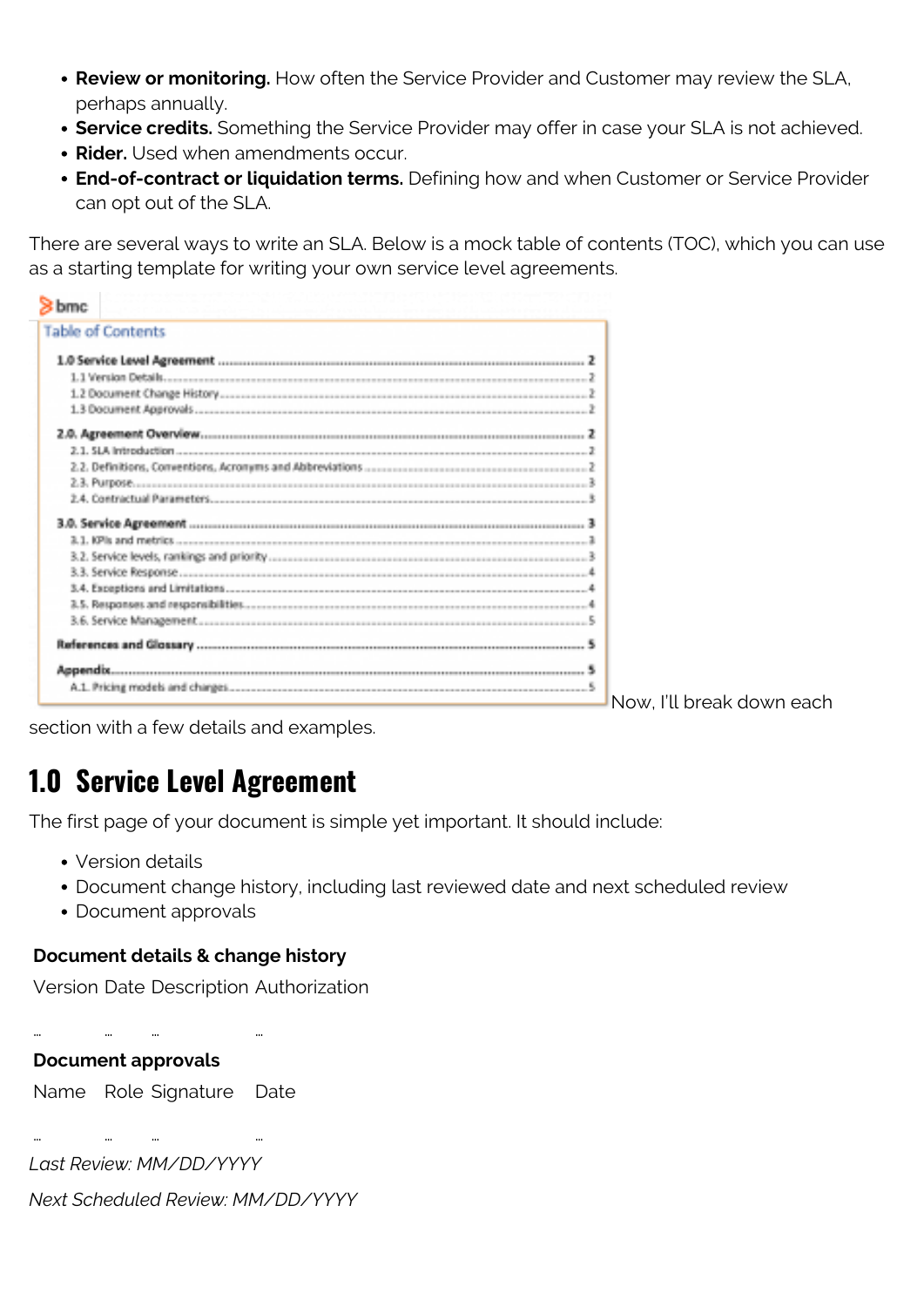## **2.0. Agreement Overview**

The next section, the agreement overview should include four components:

- 1. SLA introduction
- 2. Definitions, convention, acronyms, and abbreviations (A glossary)
- 3. Purpose
- 4. Contractual parameters

#### **2.1. SLA Introduction**

Include a brief introduction of the agreement, concerning parties, service scope and contract duration. For instance:

*This is a Service Level Agreement (SLA) between and . This document identifies the services required and the expected level of services between MM/DD/YYYY to MM/DD/YYYY.*

*Subject to review and renewal scheduled by MM/DD/YYYY.*

*Signatories:*

#### **2.2. Definitions, Conventions, Acronyms, and Abbreviations**

Include a definition and brief description terms used to represent services, roles, metrics, scope, parameters, and other contractual details that may be interpreted subjectively in different contexts. This information may also be distributed across appropriate sections of this document instead of collated into a single section.

| <b>Term</b>                        | <b>Description</b>                                                                                                                        |
|------------------------------------|-------------------------------------------------------------------------------------------------------------------------------------------|
| <b>SLA</b>                         | Service Level Agreement                                                                                                                   |
| Accuracy                           | Degree of conformance between a result specification and standard<br>value.                                                               |
| <b>Timeliness</b>                  | The characteristic representing performance of action that leaves<br>sufficient time remaining so as to maintain SLA service expectation. |
| <b>IT Operations</b><br>Department | A unit of responsible for internal IT Operations.                                                                                         |
|                                    | $\cdots$                                                                                                                                  |

### **2.3. Purpose**

This section defines the goals of this agreement, such as:

*The purpose of this SLA is to specify the requirements of the SaaS service as defined herein with regards to:*

- *Requirements for SaaS service that will be provisioned to*
- *Agreed service targets*
- *Criteria for target fulfilment evaluation*
- *Roles and responsibilities of*
- *Duration, Scope and Renewal of this SLA contract*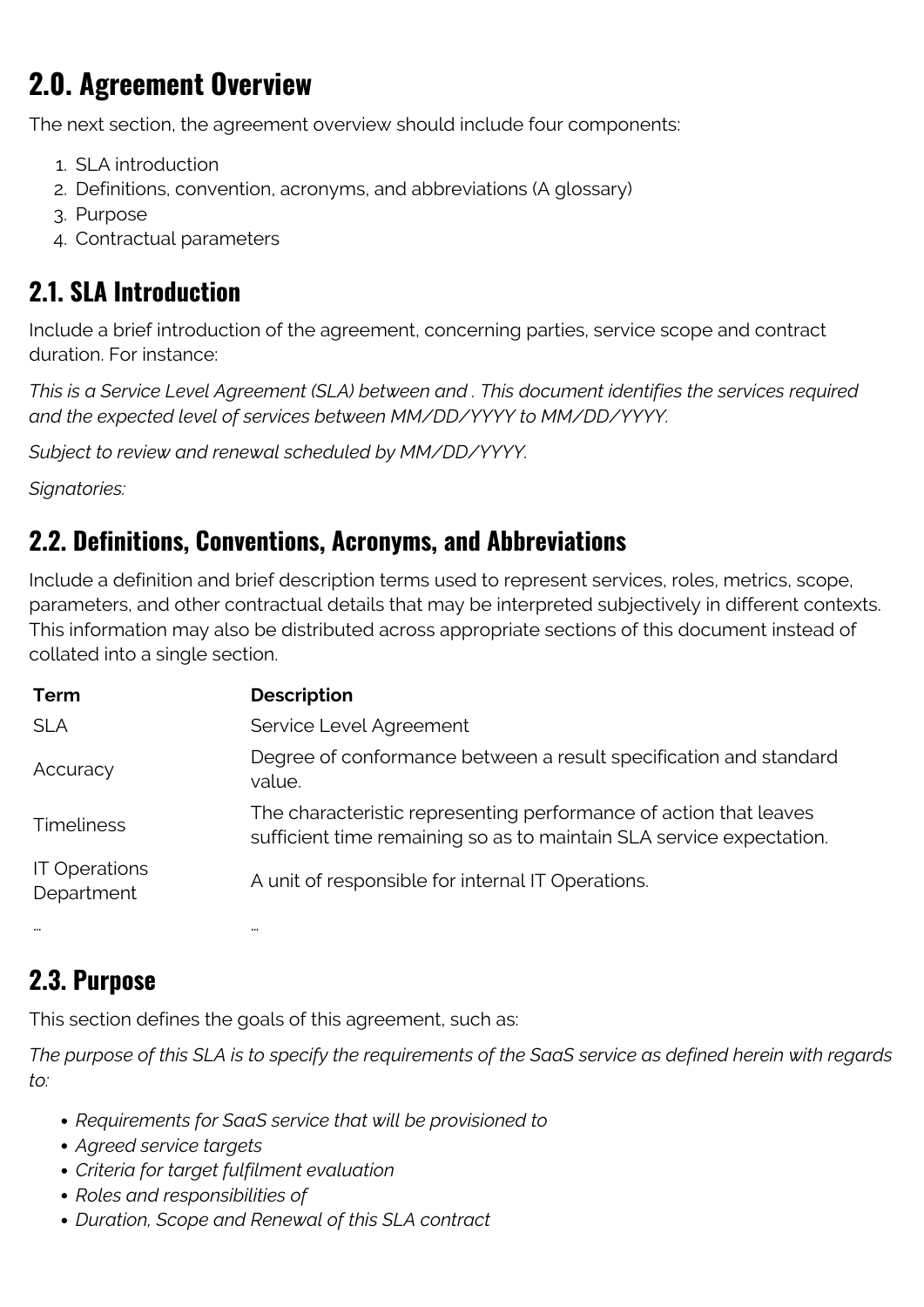*Supporting processes, limitations, exclusions and deviations.*

#### **2.4. Contractual Parameters**

In this section, you'll want to define the policies and scope of this contract related to application, renewal, modification, exclusion, limitations and termination of the agreement.

*This section specifies the contractual parameters of this agreement:*

- 1. *Contract renewal must be requested by at least 30 days prior to expiration date of this agreement.*
- 2. *Modifications, amendments, extension and early termination of this SLA must be agreed by both signatory parties.*
- 3. *requires a minimum of 60 days' notice for early termination of this SLA.*

4. *…*

### **3.0. Service Agreement**

This section can include a variety of components and subsections. into the following components:

- 1. KPIs and metrics
- 2. Service levels, rankings, and priority
- 3. Service response
- 4. Exceptions and limitations
- 5. Responses and responsibilities
- 6. Service Management

#### **3.1. KPIs and Metrics**

[Key performance indicators \(KPIs\)](https://blogs.bmc.com/blogs/sla-vs-kpi/) and other related metrics can and should support your SLA, but the achievement of these alone does not necessarily result in the desired outcome for the customer.

| <b>Metric</b>           | <b>Commitment Measurement</b> |
|-------------------------|-------------------------------|
| Availability            | MTTR                          |
| Reliability             | <b>MTTF</b>                   |
| <b>Issue Recurrence</b> |                               |

… … …

#### **3.2. Service Levels, Rankings, and Priority**

| <b>Severity Level Description</b>                 | <b>Target Response</b>                                                          |
|---------------------------------------------------|---------------------------------------------------------------------------------|
| SaaS server down                                  | Immediate                                                                       |
| High risk of server downtime                      | Within 10 minutes                                                               |
| End-user impact initiated                         | Within 20 minutes                                                               |
| Potential for performance impact if not addressed | Within 30 minutes                                                               |
|                                                   |                                                                                 |
| 6. Informational Inquiry for information          | Within 48 hours                                                                 |
|                                                   | Issue addressed but potentially impactful in the future Within one business day |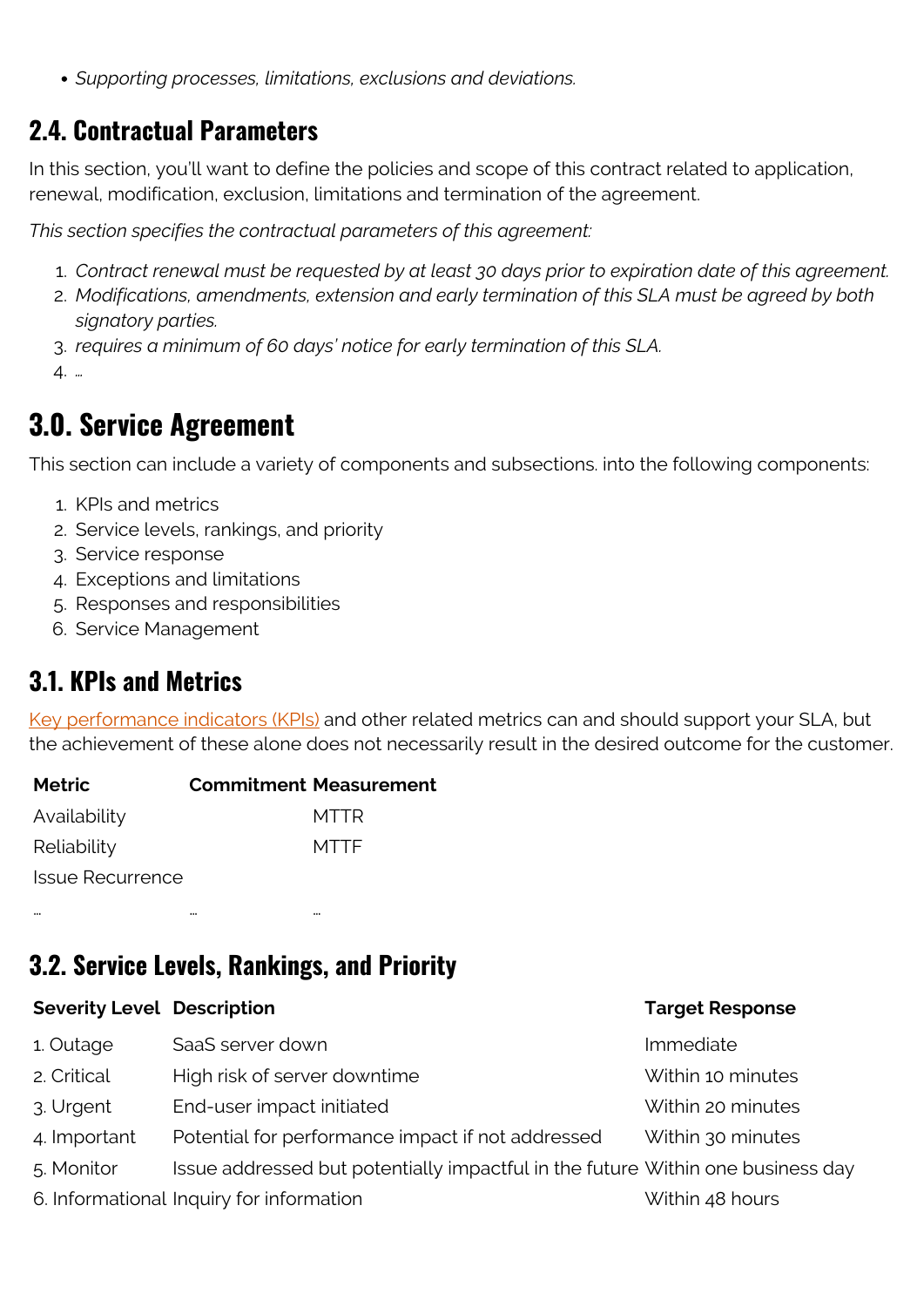#### **3.3. Service Response**

| Service                  | <b>Description</b>                            | <b>SLA</b><br>Target | Performance<br>Metric                         | Measurement                                          |
|--------------------------|-----------------------------------------------|----------------------|-----------------------------------------------|------------------------------------------------------|
| Cloud<br>Service A       | Interdepartmental<br>communication<br>service | 99.999%              | Resource<br>Availability                      | MTTR, MTTF                                           |
| Cloud<br>Storage A       | Storage service                               | 99.9999%             | Resource<br>Availability,<br>Response<br>Time | MTTR, MTTF,<br>Percentage<br>Capacity<br>Utilization |
| Cloud<br>Networking<br>Α | Hardware<br>Endpoints                         | 99,999%              | Resource<br>Utilization.<br>Response<br>Time  | MTTR, MTTF,<br>Data<br>transmission<br>rate          |
| <b>STATISTICS</b>        | <b>STORY</b>                                  | <b>COMPANY</b>       |                                               |                                                      |

… … …

#### **3.4. Exceptions and Limitations**

Include any exceptions to the SLA conditions, scope, and application, such as:

*This SLA is subject to the following exceptions and special conditions:*

- *must ensure Cloud Service A availability of 99.9999% during holiday season dated MM/DD/YYYY to MM/DD/YYYY.*
- *may not be liable to credit reimbursement for service impact to data centers in Region A and Region B due to natural disasters.*
- *Response to requests of Severity Level 6 or below by can be delayed up to 24 hours during the aforementioned holiday season.*
- *Requests for special arrangements by may be expedited as per pricing structure specified in Appendix A.1.*

#### **3.5. Responses and Responsibilities**

Here, you'll define the responsibilities of both the service provider and the customer.

*responsibilities:*

*should provide all necessary information and assistance related to service performance that allows the to meet the performance standards as outlined in this document.*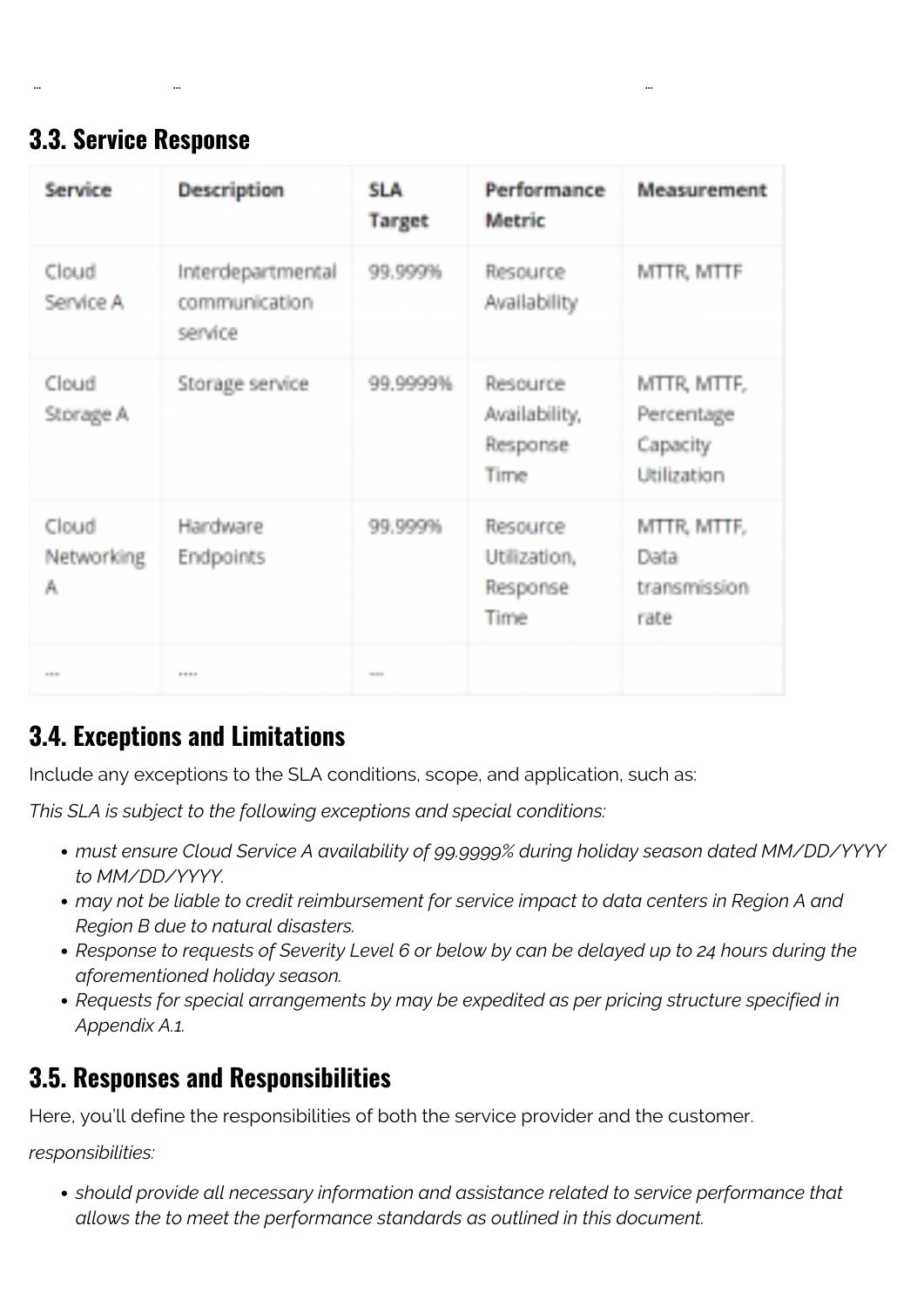- *shall inform regarding changing business requirements that may necessitate a review, modification, or amendment of the SLA.*
- *…*

#### *responsibilities*

- *will act as primary support provider of the services herein identified except when third-party vendors are employed who shall assume appropriate service support responsibilities accordingly.*
- *will inform regarding scheduled and unscheduled service outages due to maintenance, troubleshooting, disruptions or as otherwise necessary.*
- *…*

#### **3.6. Service Management**

Include service management and support details applicable to the service provider in this section

#### **3.6.1. Service Availability**

*Service coverage by the as outlined in this agreement follows the schedule specified below:*

- *On-site support: 9:00 A.M. to 6:00 P.M, Monday to Friday between January 5, 2020 to December 20, 2020.*
- *Phone Support: 24-Hours as per Section 3.2. of this agreement.*
- *Email Support: 24-Hours as per Section 3.2. of this agreement.*
- *…*

### **References and Glossary**

Include reference agreements, policy documents, glossary and relevant details in this section. This might include terms and conditions for both the service provider and the customer, and any additional reference material, like third-party vendor contracts.

## **Appendix**

The appendix is a good place to store relevant information that doesn't fit elsewhere, such as pricing models and charges. The following section is an example of information you may want to append to your SLA.

### **A.1. Pricing models and charges**

*Include the pricing models for each service type with detailed specifications.*

| <b>Service</b>  | <b>Capacity Type - Throughput Price</b> |
|-----------------|-----------------------------------------|
| Cloud Storage A |                                         |

Option

| A  | $500GB$ HDD – 250 MB/s $$5.00/Mo$ |  |
|----|-----------------------------------|--|
| -B | 10TB SSD - 500 MB/s \$10.00/Mo    |  |
| C  | $50TB$ SSD – 1000 MB/s \$15.00/Mo |  |